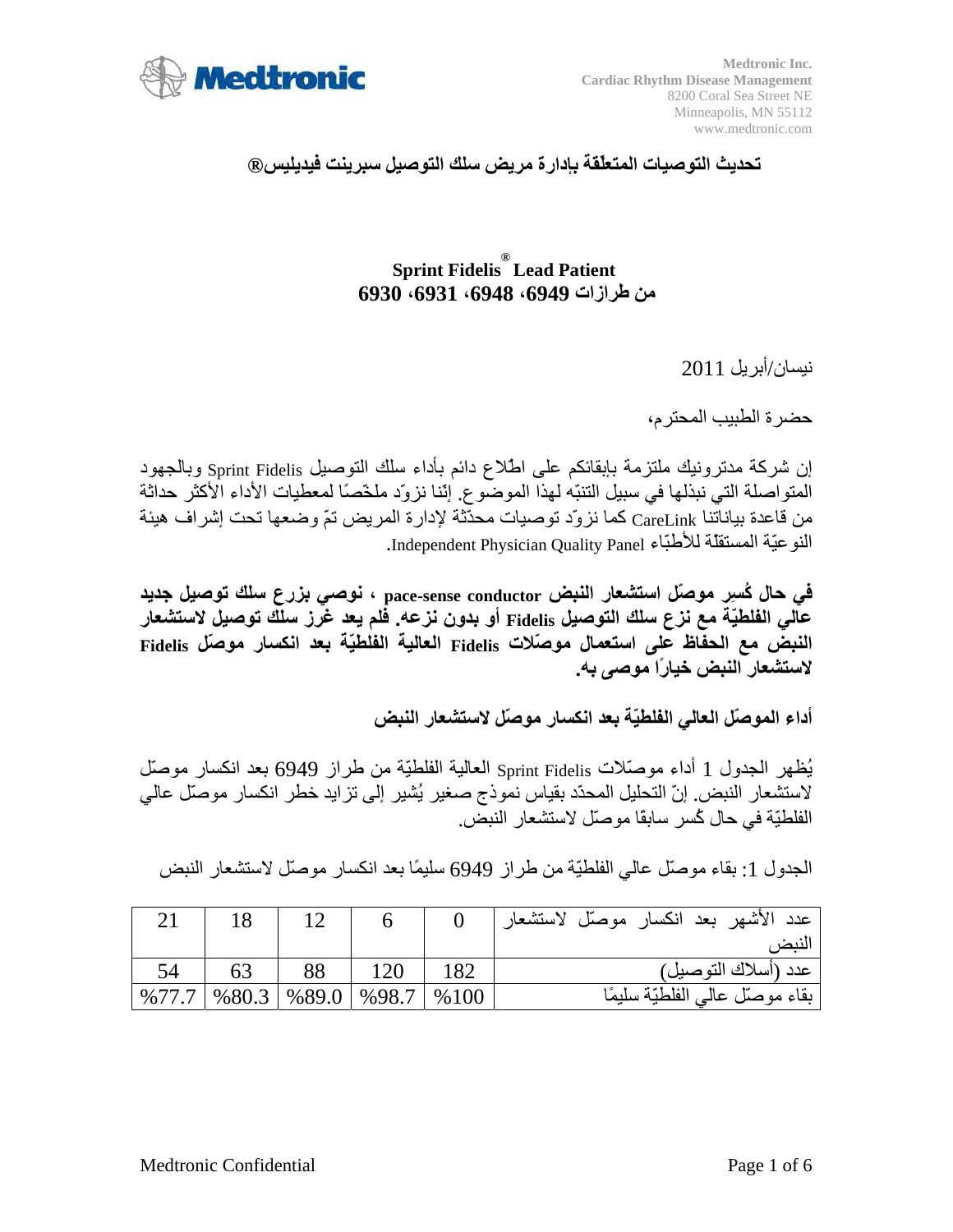

## **تحليلات إضافيّة لـ Fidelis Sprint**

عمر المريض: تمّ إجراء تحليل ارتكز على عمر المريض وأظهر أن عمر سلك التوصيل يطول آلّما زاد عمر المريض. لقد تمّ إجراء هذا التحليل حسب العقود ويرد في الملحق أ رسم بياني لمعطيات طراز .6949 ولوحظت ميول مماثلة لسلك التوصيل من طراز 6931 وطراز .6948 بالنسبة إلى المرضى ما دون الأربعين من العمر، يبلغ أداء سلك التوصيل %88.8 [2.2+ /- 2.7] لطراز 6949 و%79.5 [3.3+ /- 3.9] لطراز 6931 و%93.6 [3.3+ /- 6.7] لطراز 6948 4 بعد سنوات.

جنس المريض: إحصائيًّا إنّ عمر سلك التوصيل من طراز 6949 أطول لدى المرضى الذآور منه لدى الإناث (القيمة أقلّ من 0.001) وتبلغ نسبة بقاء سلك التوصيل سليمًا %91.9 [0.5+ /- 0.5] للرجال و%89.0 [0.9+ / 1.0-] للنساء بعد 5 سنوات.

نوع الجهاز: لم يُلاحظ أيّ فرق إحصائيّ في أداء سلك التوصيل من طراز 6949 بين المرضى الذين لديهم ICD بحجرة ICD واحدة أو بحجرتين أو أجهزة علاج إعادة تزامن قلبيّة D-CRT.

تغيير الجهاز: إنّ أداء سلك التوصيل من طراز 6949 بعد تغيير الجهاز مماثل لأداء سلك التوصيل من دون تغيير الجهاز. ولكن يجب معالجة سلك التوصيل Fidelis Sprint بحذر لضمان عدم انثناء أو شدّ ساقيّ الوصلة خلال عمليّة تغيير الجهاز.

## **توصيات محدّثة لإدارة المريض**

يعطي إنذار سلامة سلك التوصيل (LIA (Alert Integrity Lead إشعارًا مسبقًا قبل ثلاثة أيّام من العلاج غير المناسب لـ76 % من المرضى الذين انكسر سلك التوصيل لديهم لـ كنتيجة لذلك نوصى بشدّة كلّ مرضى Fidelis Sprint الذين لديهم القدرة على الحصول على إنذار سلامة سلك التوصيل أن يقوموا بذلك على الفور . كما يجب التأكّد من برمجة إنذار ات معاوقة سلك التوصيل العالي الفلطيّة (100 أوم آحدّ أقصى). عند الشكّ بانكسار سلك توصيل أو عند التأآّد من ذلك، يوصى بشدّة بمعرفة المريض الفوريّة بذلك. لذلك يتعيّن على الأطبّاء إعلام مرضاهم بغية الحصول على العناية الطبيّة الفوريّة في حال تعرّضوا لصدمات غير متوقّعة.

- **في حال حصول انكسار في سلك التوصيل من أيّ نوع، نوصي بغرز سلك توصيل جديد عالي الفلطيّة مع أو بدون نزع سلك التوصيل Fidelis**.
- لدى المرضى الذين يعمل جهازهم بصورة طبيعيّة ولم يظهر آسر في سلك التوصيل، لا يوصى باتخاذ أيّ إجراء، إذ يبدو خطر التدخّل الوقائي أكبر من الأذيّة الخطيرة الناتجة عن انكسار سلك التوصيل حتّى بالنسبة إلى المرضى المعتمدين على ناظمة قلبيّة، باستثناء حالات فرديّة يحدّدها الطبيب.
- في حال تغيير الجهاز أو في حال تحسين أدائه بدون ظهور آسر في سلك التوصيل، يجب الأخذ بعين الاعتبار عمر المريض ومعطيات طراز سلك التوصيل أعلاه وكذلك أجل المريض المتوقع والأمراض المتزامنة وسهولة النزع المتعلّقة بوقت الغرز والخيار المفضّل لدى المريض، إلخ ،. للخيارات التالية: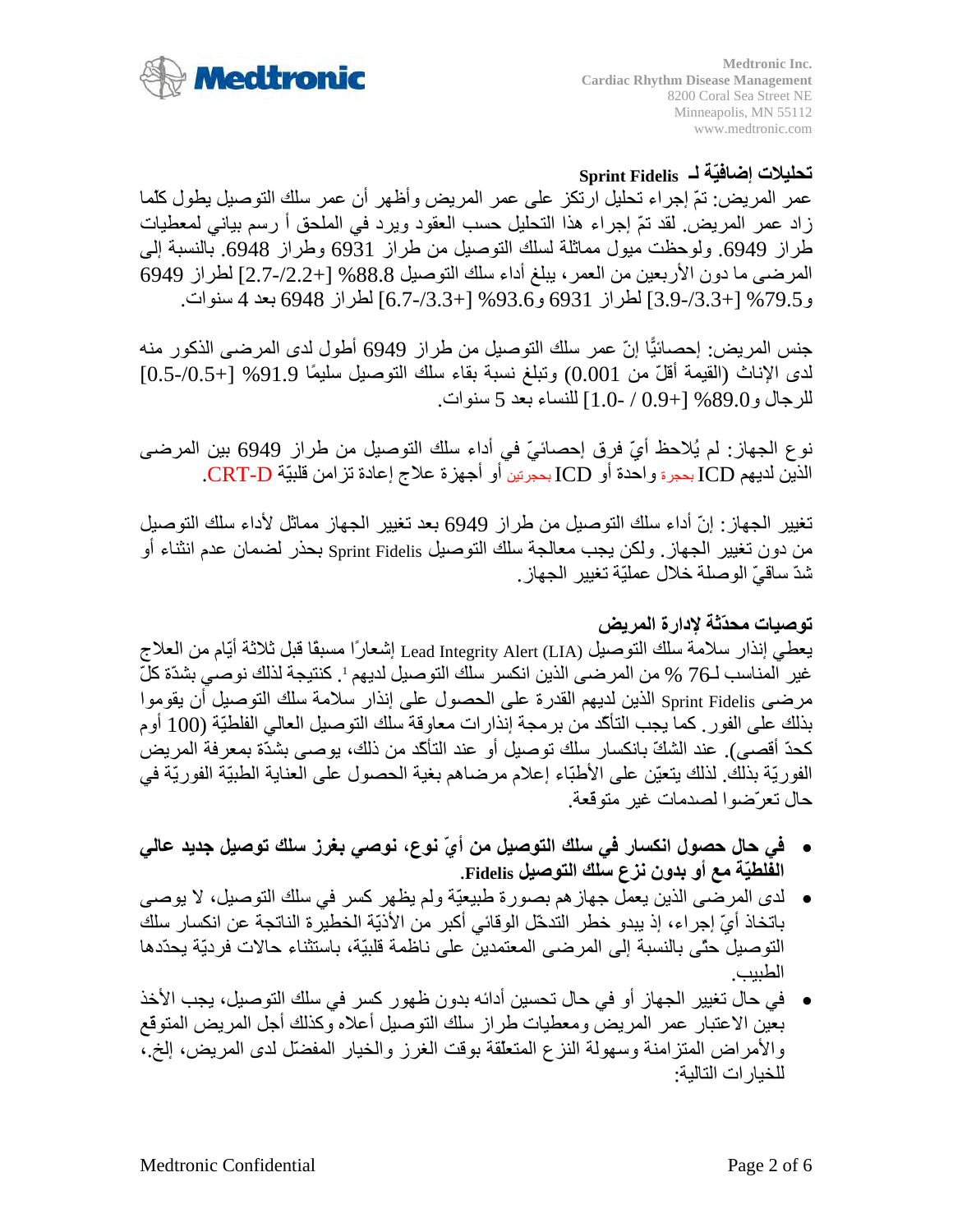

- تر ك سلك توصيل يعمل كما يجب من دون المسّ به.
- غرز سلك ICD جديد بدون نزع سلك التوصيل الموجود.
- الأخذ بعين الاعتبار بدقّة كلّ الّعوامل قبل الوضع الوقائي لسلك توصيل استشعار نبض استنادًا إلى المعطيات الواردة في الجدول 1 التي تظهر زيادة خطر انكسار موصّل عالي الفلطيّة في حال انكسر سابقًا موصّل لاستشعار النبض.
- قد تسمح ظروف المريض الفرديّة بالنزع وبغرز سلك توصيل جديد ICD. في حال كان ذلك ممكنًا، توصبي هيئة النوعيّة المستقلّة للأطبّاء بإجراء عمليّة نزع سلك التوصيل على يد طبيب يتمتّع بخبرة واسعة في 2 نزع أسلاك التوصيل.

**إبقاء الأطبّاء على اطّلاع** 

ترد في الملحق أ منحنيات أداء سلك التوصيل Sprint Fidelis الأكثر حداثة. كما يمكن إيجاد معطيات أداء سلك التوصيل Sprint Fidelis على الموقع الالكتروني www.medtronic.com/fidelis وسوف يتمّ تحديث هذه المعطيات كلّ ستةً أشهر. كما تتوافر على موقع مدترونيك الالكتروني منشورات مراجعة من أخصّائيين تتعلّق بأداء سلك التوصيل Fidelis ونزعه. تتعهّد مدترونيك بالإجابة على أسئلتكم وبإبقائكم على اطّلاع دائم. إذا كان لديكم أيّ أسئلة أو مخاوف، الرجاء أن تتصّلوا بممثّل مدترونيك المحلّي على الرقم شرآة غالف ميديكال 9661463399

> وتفضّلوا بقبول فائق الاحترام، محمد برهومي

> > مدير الأعمال ادارة مرض النظم القلبي الشرق الأوسط

1: Swerdlow C, Gunderson, B, et al. "Downloadable Algorithm to Reduce Inappropriate Shocks Caused by Fractures of Implantable Cardioverter-Defibrillator Leads", Circulation, November 2008, 118: 1122-2129.

2: "Transvenous Lead Extraction: Heart Rhythm Society Expert Consensus on Facilities, Training, Indications, and Patient Management", Heart Rhythm, Vol 6, No 7, July 2009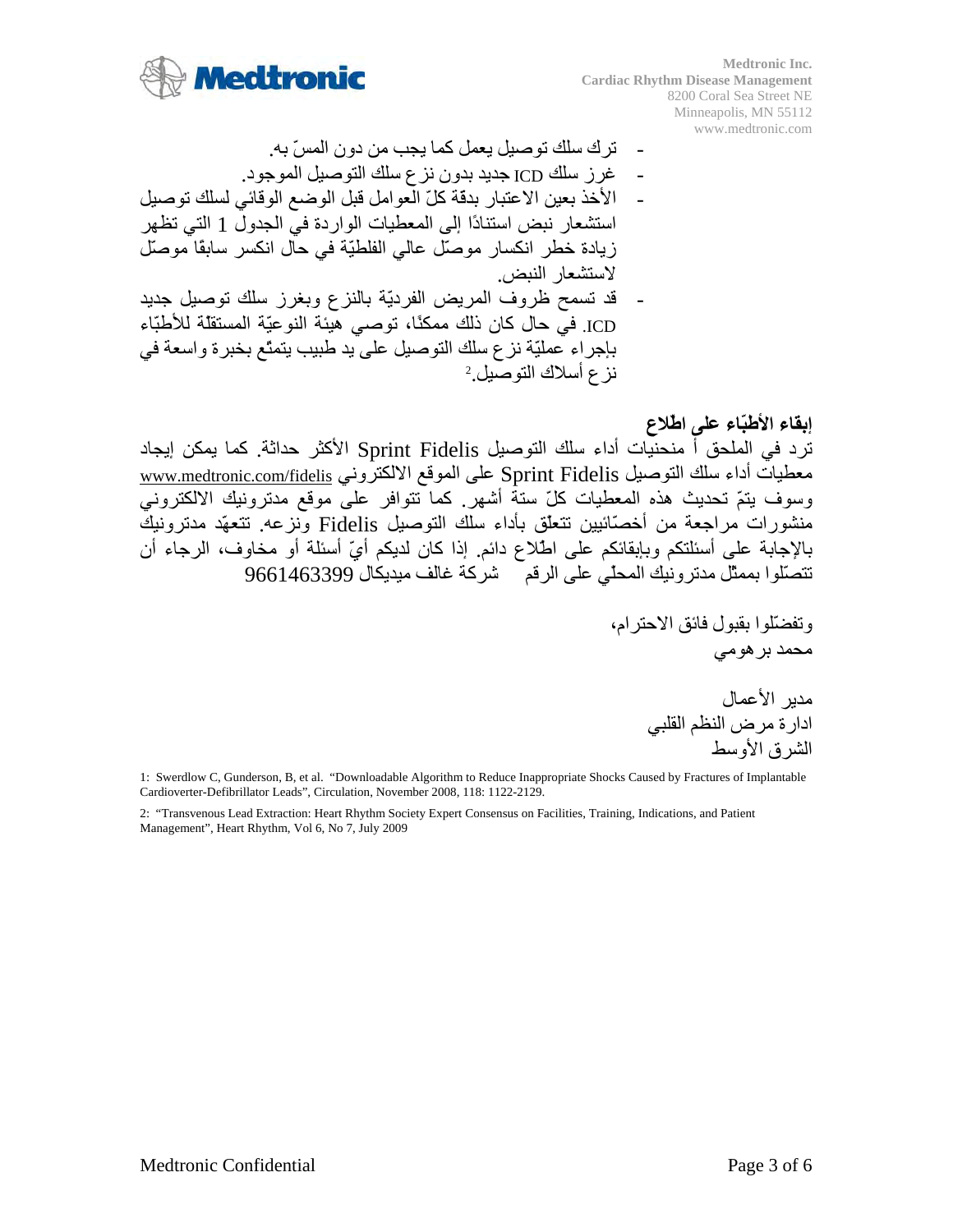

Medtronic Inc.<br>Cardiac Rhythm Disease Management  **Cardiac Rhythm Disease Management**  8200 Coral Sea Street NE Minneapolis, MN 55112 www.medtronic.com



**أداء سلك التوصيل RFidelis Sprint من طراز 6949 تشرين الثاني /نوفمبر 2010 لفّة ثنائيّة، تثبيت فاعل**



| Model 6949      | 0 <sub>yr</sub> | 1 vr                 | 2vr                  | 3 yr                 | 4 yr                 | 5 vr                 |                        |
|-----------------|-----------------|----------------------|----------------------|----------------------|----------------------|----------------------|------------------------|
| <b>CareLink</b> | 21,500          | 21.181               | 20,050               | 17.812               | 15,553               | 6.780                | at 66 mos: 1,866       |
| <b>PLUS</b>     |                 | 99.6% [+0.1/-0.1]    | 98.6% [+0.2/-0.2]    | $96.2\%$ [+0.3/-0.3] | $93.6\%$ [+0.3/-0.4] | $91.2\%$ [+0.4/-0.4] | $90.1\%$ $[+0.5/-0.5]$ |
| <b>SLS</b>      | 797             | 710                  | 615                  | 469                  | 211                  | 69                   | at 63 mos: 39          |
|                 | .               | $98.8\%$ [+0.6/-1.1] | $97.1\%$ [+1.0/-1.6] | $95.2\%$ [+1.4/-1.9] | $94.2\%$ [+1.6/-2.3] | $92.8\%$ [+2.1/-2.8] | $92.8\% + 2.1/- 2.8$   |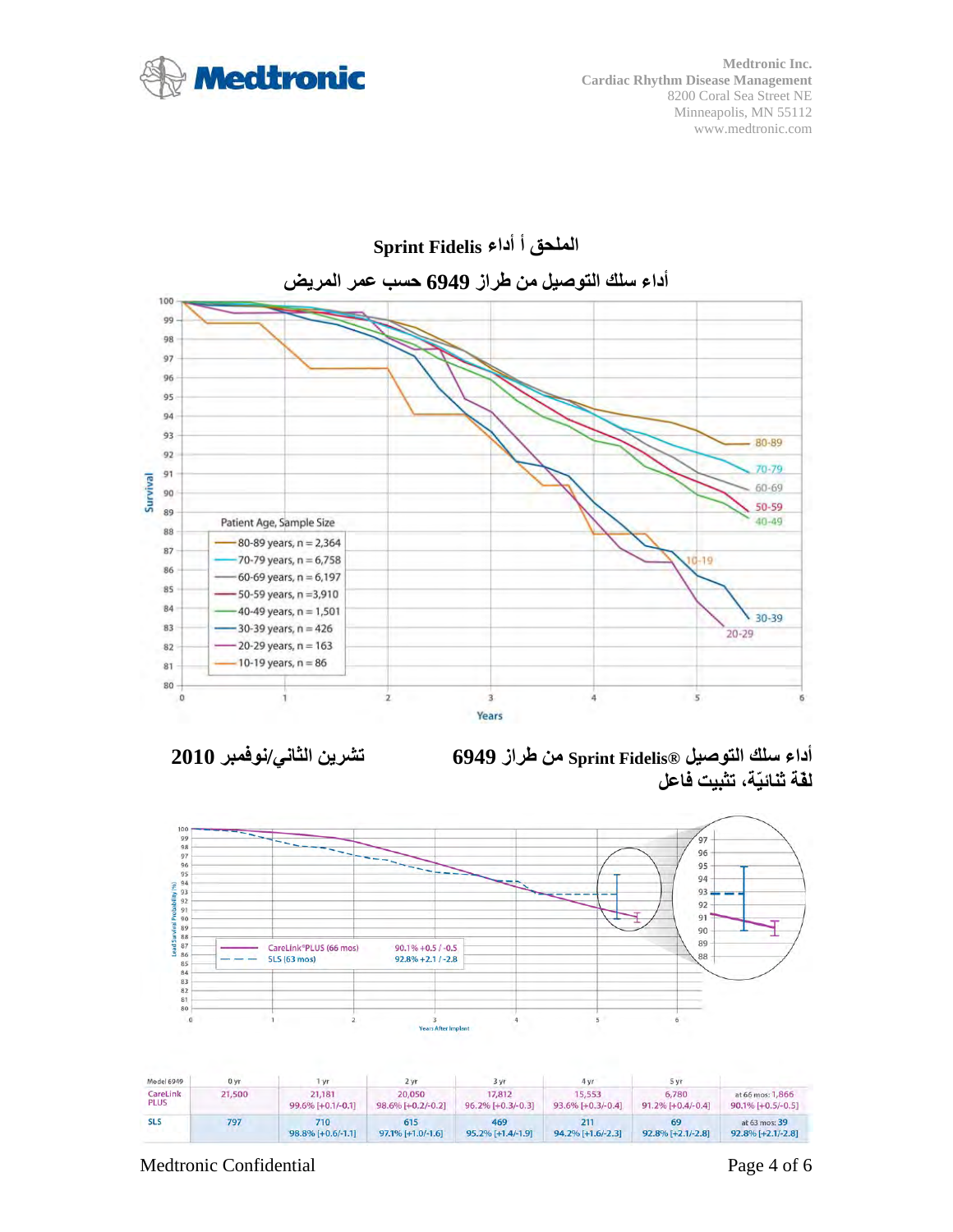

Medtronic Inc.<br>Cardiac Rhythm Disease Management  **Cardiac Rhythm Disease Management**  8200 Coral Sea Street NE Minneapolis, MN 55112 www.medtronic.com

**أداء سلك التوصيل RFidelis Sprint من طراز 6948 تشرين الثاني /نوفمبر 2010 لفّة ثنائيّة، تثبيت غير فاعل**



**أداء سلك التوصيل RFidelis Sprint من طراز 6931 تشرين الثاني /نوفمبر 2010 لفّة واحدة، تثبيت فعّال**



| Model 6931              | 0 yr       | I VF                          | 2 yr                          | 3 yr                          | 4 <sub>vr</sub>                       | 5 yr                        |                                         |
|-------------------------|------------|-------------------------------|-------------------------------|-------------------------------|---------------------------------------|-----------------------------|-----------------------------------------|
| CareLink<br><b>PLUS</b> | 4,274      | 4.105<br>$99.4\%$ [+0.2/-0.3] | 3,794<br>$97.1\%$ [+0.5/-0.6] | 2.906<br>$93.8\%$ [+0.7/-0.8] | 1,328<br>$90.3\%$ [+1.0/-1.1]         | 219<br>$87.0\%$ [+1.5/-1.7] | at 63 mos: 78<br>$85.4\%$ $[+2.1/-2.4]$ |
| <b>SLS</b>              | 294<br>. . | 259<br>$98.2\%$ [+1.1/-2.5]   | 222<br>$95.8\%$ [+1.9/-3.2]   | 140<br>$93.8\%$ $[+2.4/-4.0]$ | at 45 mos: 42<br>$93.1\%$ [+2.7/-4.3] |                             |                                         |

Medtronic Confidential Page 5 of 6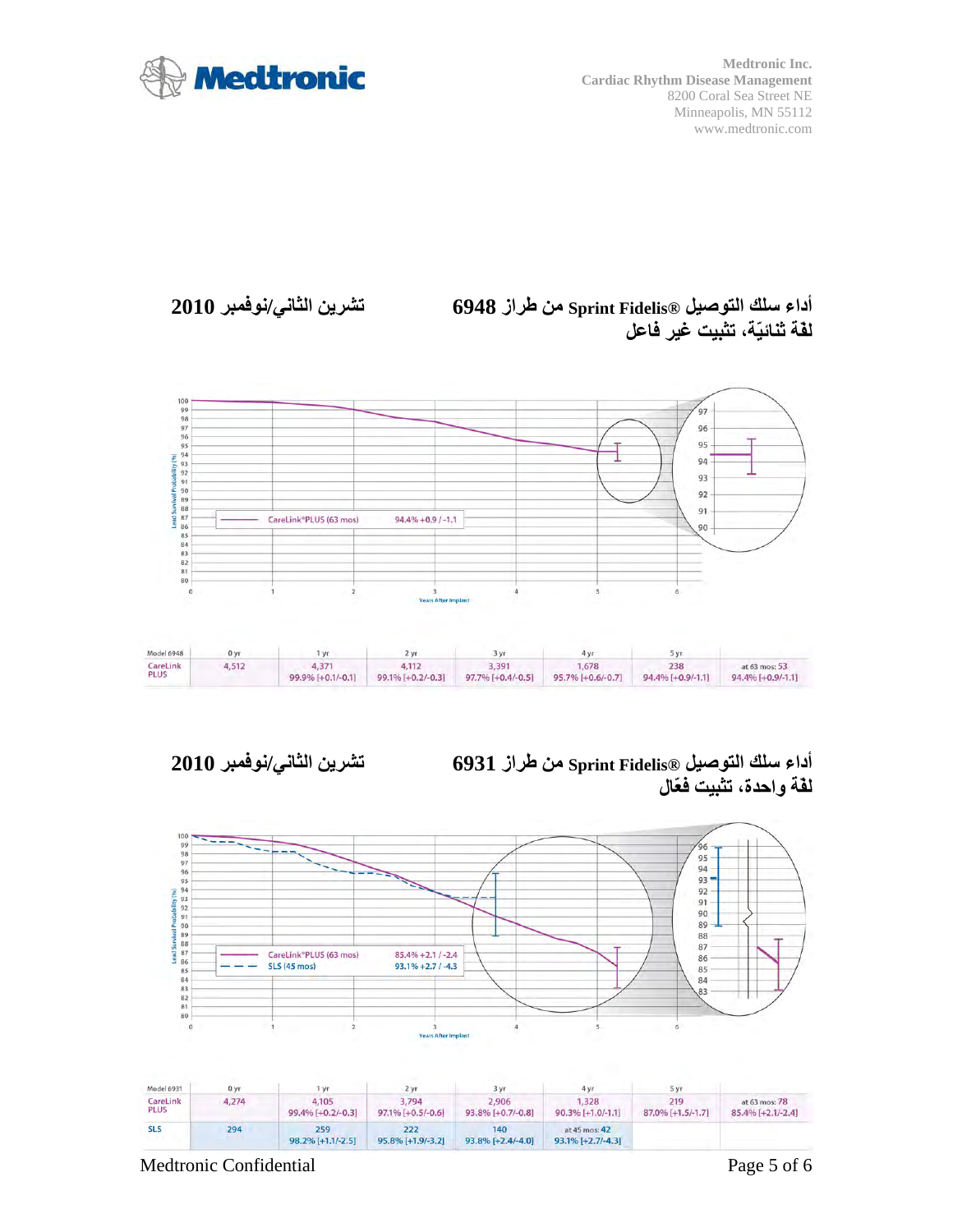

**Medtronic Inc.**<br>Cardiac Rhythm Disease Management  **Cardiac Rhythm Disease Management**  8200 Coral Sea Street NE Minneapolis, MN 55112 www.medtronic.com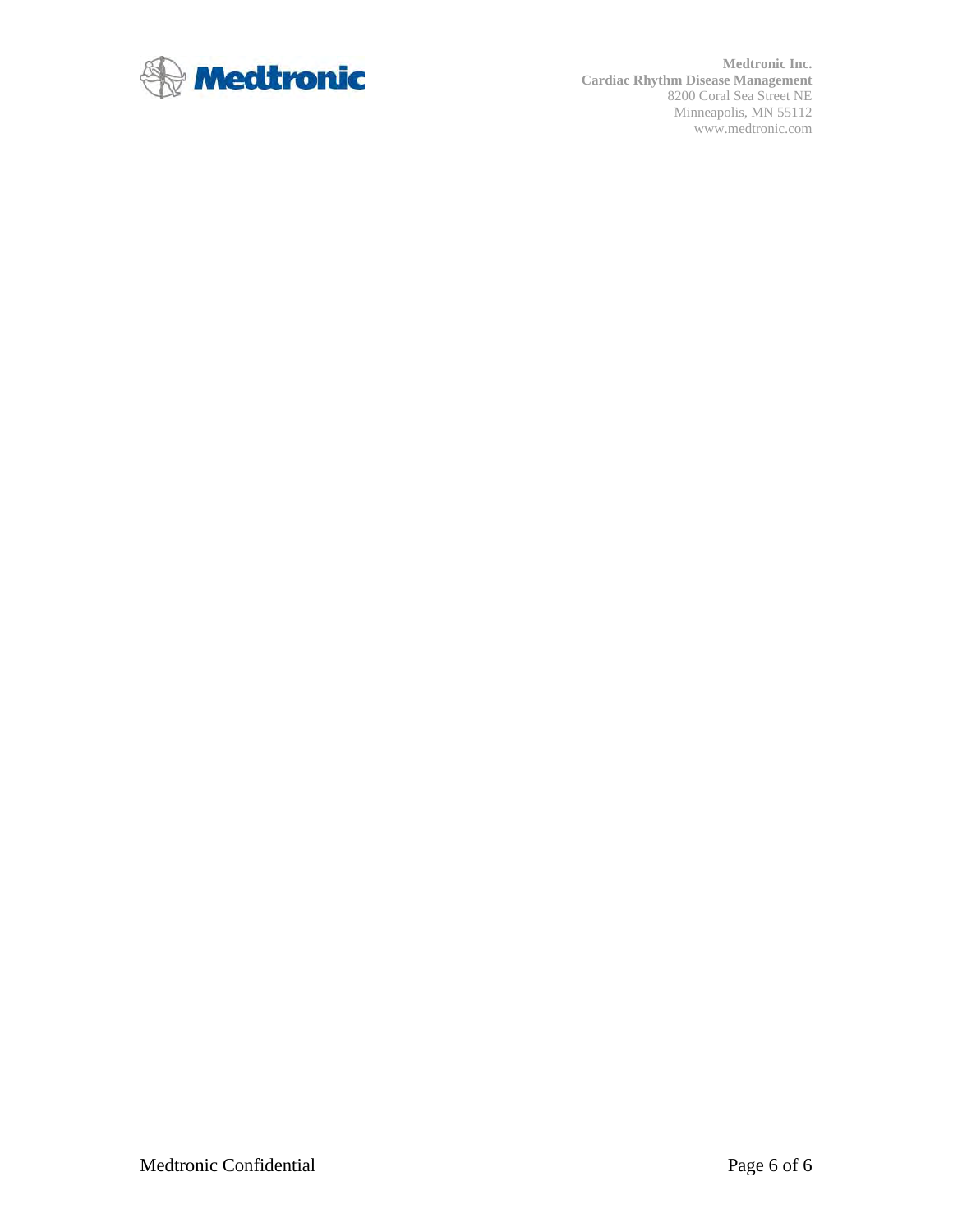

# **Sprint Fidelis ® Lead Patient Management Recommendations Update Models 6949, 6948, 6931, 6930**

April, 2011

Dear Doctor,

Medtronic is committed to keeping you informed about Sprint Fidelis lead performance and our ongoing vigilance efforts. We are providing a summary of the most recent performance data from our CareLink database along with updated patient management recommendations, developed with the Independent Physician Quality Panel's guidance.

**If a Fidelis pace-sense conductor fracture has occurred, we recommend implanting a new high voltage lead, with or without extraction of the Fidelis lead. It is no longer a recommended option to implant a pace-sense lead while maintaining use of the Fidelis high voltage conductors after a Fidelis pace-sense conductor fracture has occurred.** 

### **High Voltage Conductor Performance after a Pace-Sense Conductor Fracture**

Table 1 shows the performance of the high voltage conductors of the Sprint Fidelis Model 6949 lead following a pace-sense conductor fracture. The analysis, while limited by a small sample size, indicates there is an increased risk for a high voltage conductor fracture if a pacesense conductor fracture has previously occurred.

Table 1: Model 6949 High Voltage Conductor Survival after a Pace-Sense Conductor Fracture

| Months after a Pace-Sense Conductor Fracture |       |       |       |       |       |
|----------------------------------------------|-------|-------|-------|-------|-------|
| N (leads)                                    |       |       | 88    |       |       |
| High Voltage Conductor Survival              | 100\% | 98.7% | 89.0% | 80.3% | 77.7% |

### **Additional Sprint Fidelis Analyses**

Patient Age: An analysis was performed by patient age, showing higher lead survival with increased patient age. This analysis was done by decade and a graph of this Model 6949 data is provided in Appendix A. Similar trends were observed for Lead Models 6931 and 6948. For patients under the age of 40, lead performance is 88.8% [+2.2/-2.7] for Model 6949, 79.5% [+3.3/-3.9] for Model 6931, and 93.6% [+3.3/-6.7] for Model 6948 at 4 years.

Patient Gender: Lead Model 6949 survival is statistically higher in male patients than female patients (p-value  $< 0.001$ ), with lead survival of 91.9% [+0.5/-0.5] for men and 89.0% [+0.9/-1.0] for women at 5 years.

Device Type: No statistical difference in Lead Model 6949 performance was noted between patients with single-chamber ICDs, dual-chamber ICDs, or cardiac resynchronization therapy (CRT-D) devices.

Device Change-Out: Lead Model 6949 performance after device change-out is similar to lead performance without device change-out. Nonetheless, the Sprint Fidelis lead should be handled carefully to ensure the connector legs are not bent or stretched during a device change-out procedure.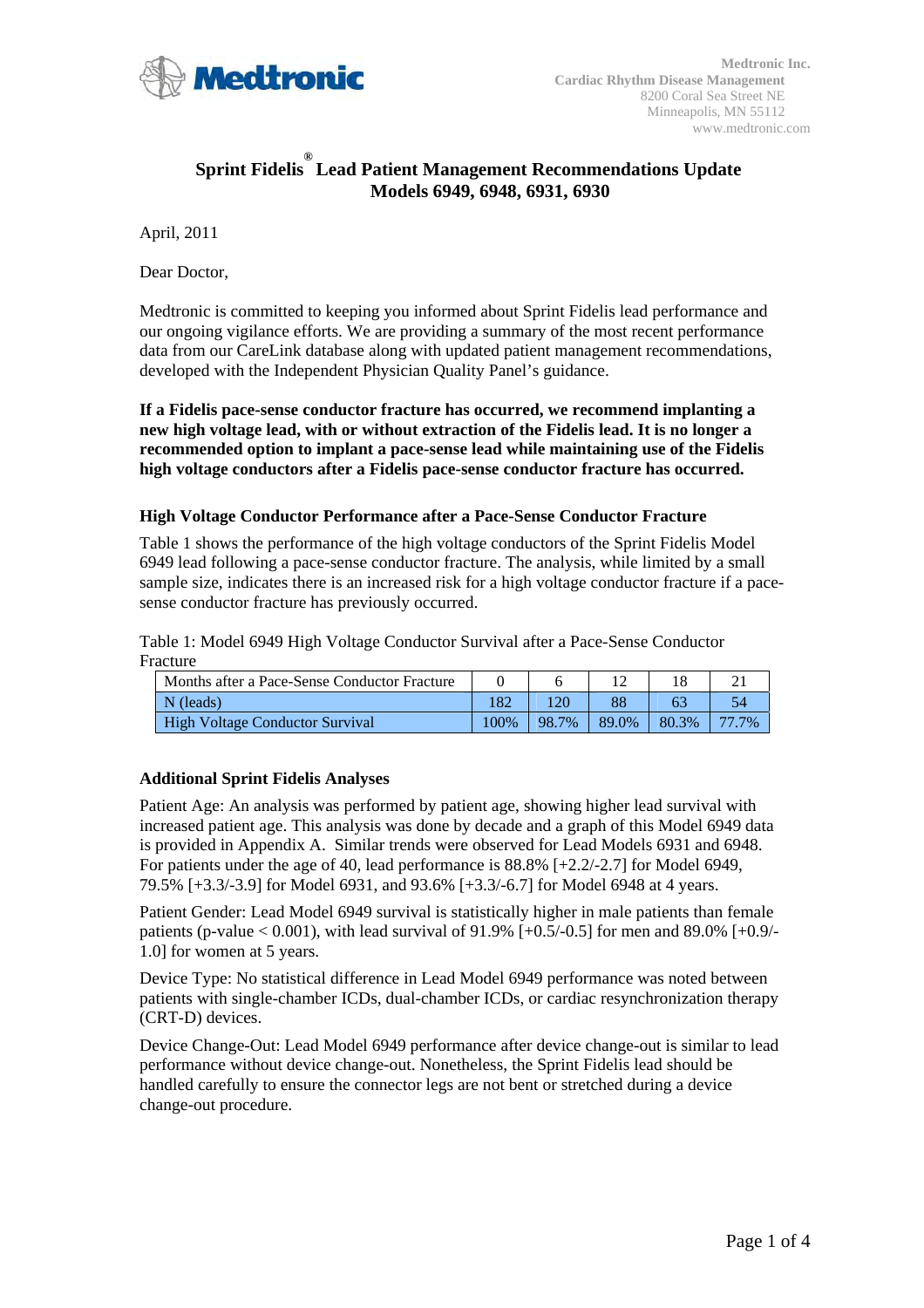

### **Updated Patient Management Recommendations**

The Lead Integrity Alert (LIA) provides three days advance notice prior to inappropriate therapy to  $76\%$  of patients with lead fractures<sup>1</sup>. As a result, we strongly recommend that all Sprint Fidelis patients who have the ability to upgrade to Lead Integrity Alert do so promptly. Also ensure that high voltage lead impedance alerts (maximum of 100 ohms) are programmed. When a lead fracture is suspected or confirmed, immediate patient attention is strongly recommended. Physicians should inform their patients to seek medical attention without delay if they experience unexpected shocks.

- **If a Fidelis lead fracture of any type has occurred, we recommend implanting a new high voltage lead with or without extraction of the Fidelis lead.**
- In patients with normal device function and no manifestation of lead fracture, no action is recommended. The risk of prophylactic intervention appears to be greater than serious injury resulting from lead fracture even for pacemaker dependent patients, except in select individual patient circumstances as determined by the physician.
- In the event of a device change-out or upgrade procedure, with no manifestation of lead fracture, consider the patient age and lead model data above, as well as patient life expectancy, co-morbidities, ease of extraction related to implant time, patient preference, etc., for the following options:
	- o Leave a properly performing lead intact.
	- o Implant a new ICD lead without extraction of the existing lead.
	- o Carefully consider all factors before prophylactic placement of a pace-sense lead given the data in Table 1, which shows an increased risk of high voltage conductor fracture if a pace-sense conductor fracture has previously occurred.
	- o Individual patient circumstances may warrant extracting and implanting a new ICD lead. If warranted, Medtronic's Independent Physician Quality Panel recommends the lead extraction procedure be performed by a physician with extensive lead extraction experience.<sup>2</sup>

#### **Keeping Physicians Informed**

The most recent Sprint Fidelis lead performance curves are available in Appendix A. Sprint Fidelis lead performance data can also be found at [www.medtronic.com/fidelis](http://www.medtronic.com/fidelis) and will be updated semi-annually. Medtronic's website also has a selected list of peer-reviewed publications related to Fidelis lead performance and extraction. Medtronic is committed to answering your questions and keeping you informed. If you have any questions or concerns, please contact your Medtronic Representative at Gulf Medical 9661 4633399

Sincerely,

Mohammed Barhoumi Business Director Cardiac Rythm Disease Management Middle East

1: Swerdlow C, Gunderson, B, et al. "Downloadable Algorithm to Reduce Inappropriate Shocks Caused by Fractures of Implantable Cardioverter-Defibrillator Leads", Circulation, November 2008, 118: 2122-2129.

<sup>2: &</sup>quot;Transvenous Lead Extraction: Heart Rhythm Society Expert Consensus on Facilities, Training, Indications, and Patient Management", Heart Rhythm, Vol 6, No 7, July 2009.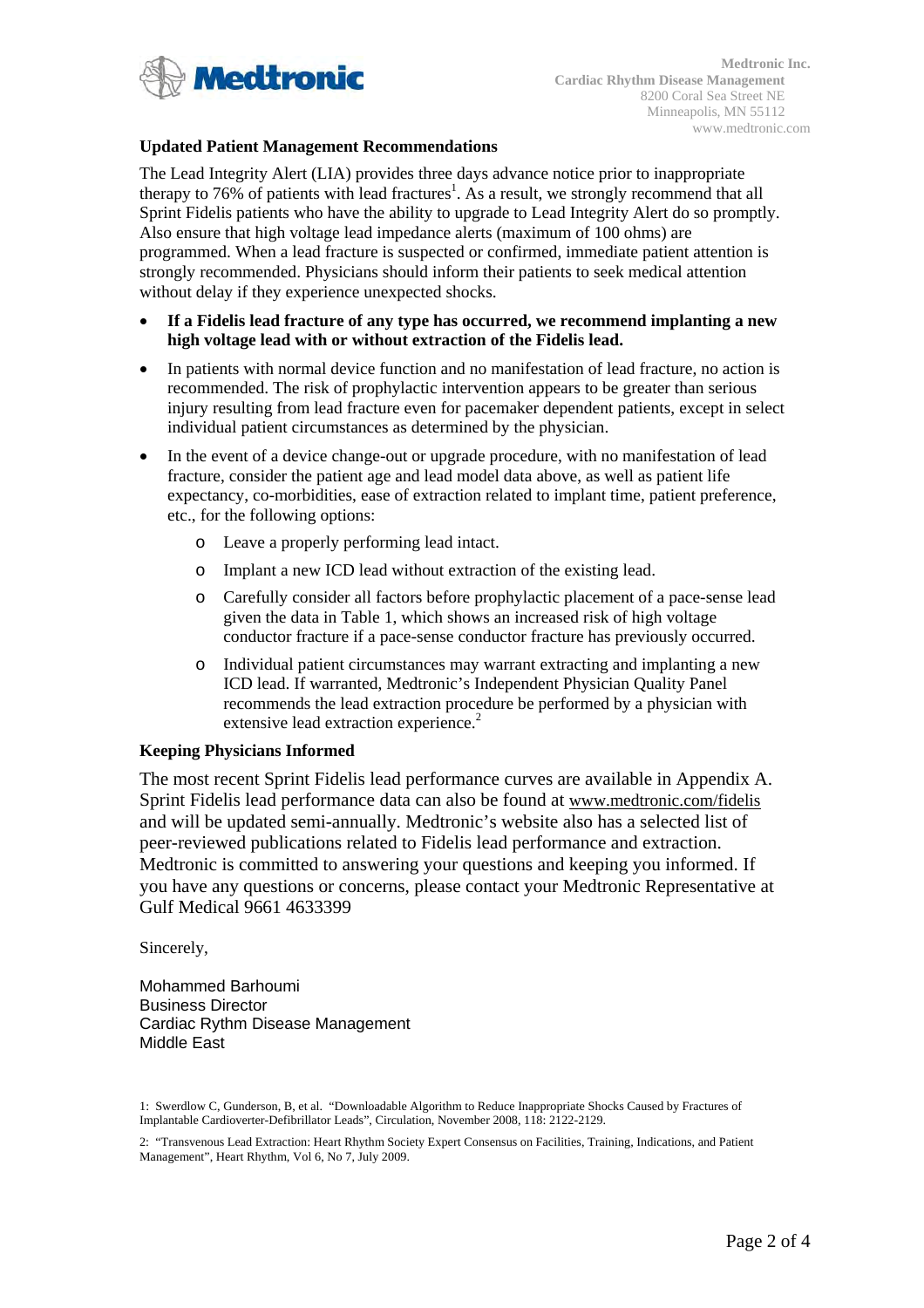



## **Appendix A Sprint Fidelis Performance**

**Sprint Fidelis® Model 6949 Lead Performance November 2010 Dual Coil, Active fixation** 



| <b>SLS</b>              | 797             | 99.6% [+0.1/-0.1]<br>710 | $98.6\%$ $[+0.2/-0.2]$<br>615 | $96.2\%$ [+0.3/-0.3]<br>469 | $93.6\%$ [+0.3/-0.4]<br>211 | $91.2\%$ [+0.4/-0.4] | $90.1\%$ $[+0.5/-0.5]$<br>at 63 mos: 39 |
|-------------------------|-----------------|--------------------------|-------------------------------|-----------------------------|-----------------------------|----------------------|-----------------------------------------|
| CareLink<br><b>PLUS</b> | 21,500          | 21.181                   | 20,050                        | 17,812                      | 15,553                      | 6.780                | at 66 mos: 1,866                        |
| Model 6949              | 0 <sub>yr</sub> | I VT                     | 2yr                           | 3 yr                        | 4 yr                        | 5 yr                 |                                         |